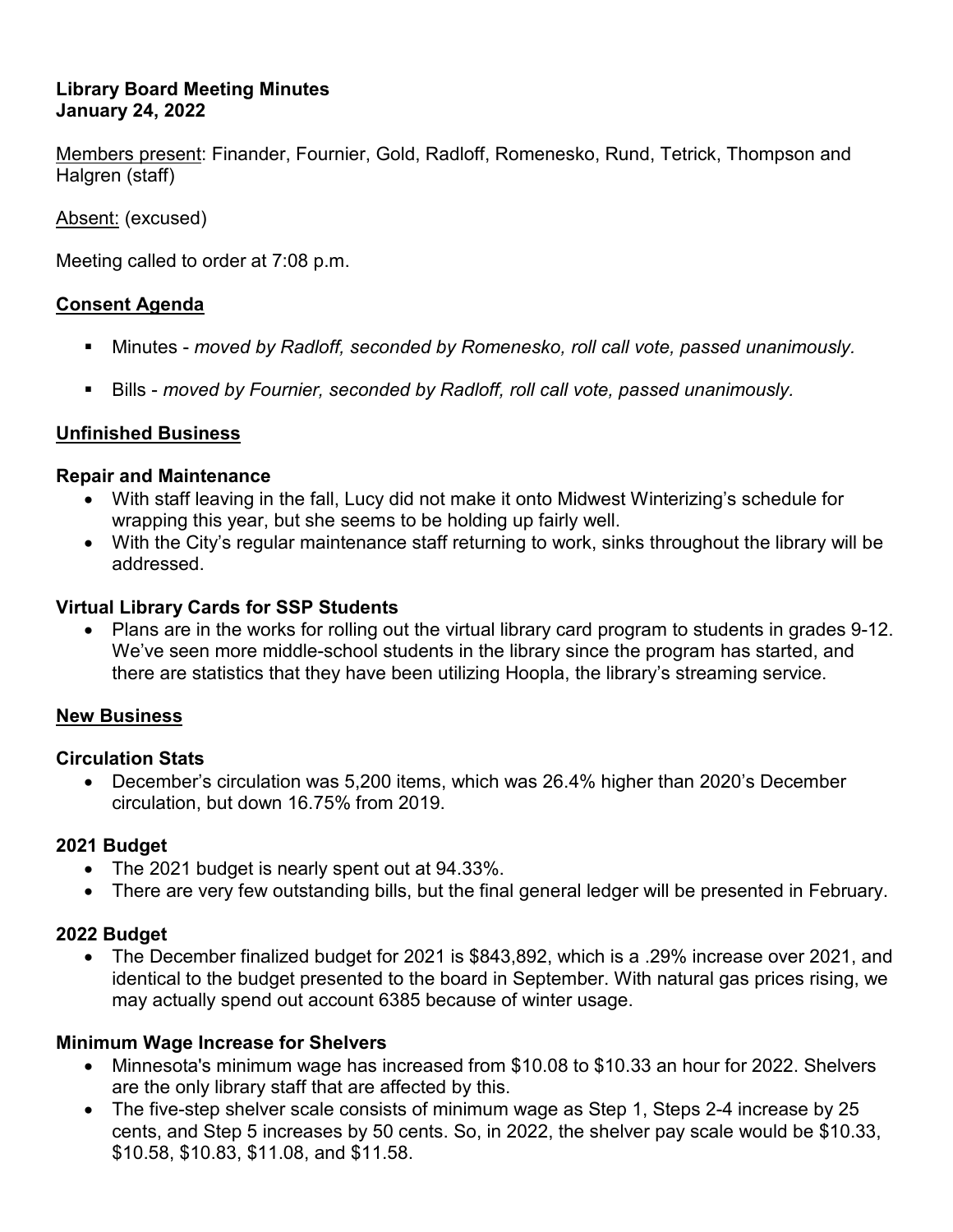*Motion to approve the 2022 minimum wage increase for shelvers with typical Step increases. Motion made by Radloff, seconded by Gold, roll call vote, passed unanimously.* 

## **Payout of Vacation**

• With COVID issues as well as staff resignations, Halgren has built up 108 hours of vacation over the maximum allowable (400) at the end of 2021. Managers within the City have these hours paid out at the end of the year and Halgren requests the same.

*Motion to approve the payout of unused 2021 vacation hours above 400 hours for Director Kathy Halgren. Motion by Tetrick, seconded by Radloff, roll call vote, passed unanimously.* 

#### **Director's Review**

• Halgren presented the board with a rundown of accomplishments for 2021 as well as goals for 2022 which include expansion of the virtual student card program, cataloging training for staff, employment workshops, and continued work with the County and other stakeholders with the new library project.

*Motion to approve the director's review and to approve Halgren as the Library Director for another year. Romanesko moved, seconded by Gold, roll call vote, passed unanimously.*

## **January 3 Proclamation and Presentation**

• At the January 3 City Council meeting, Honora Rodriguez and Sarah Connolly presented the fun events planned for the library's 100<sup>th</sup> Anniversary year-long celebration. Mayor Jimmy Francis read the proclamation stating 2022 as the "year of the South St. Paul Library."

# **January 10 Worksession Library Project Update**

- The City Council was informed that at the proposed library site former foundations and other debris of the houses once occupying the property were placed in their basements and then filled over. The County is asking the City to clean up the property before transfer.
- The County also would like a Joint Powers Agreement transferring the property and addressing other aspects of a merger by the end of May.

# **January 11 Dakota County Physical Development Committee Meeting**

- Jay Biedny, Capital Projects Manager, and Margaret Stone, DCL Director, presented the initial design of the proposed new library to the Dakota County Physical Development Committee on January 11. The presentation included interior specs and renderings as well as exterior renderings.
- The Committee voted 7-0 in favor of BKV Group's initial design with approval to further develop the design.
- The project was on the consent agenda for the Board of Commissioners meeting on January 18. The team will present again in June.

# **Library Board Applications**

- Finander, Fournier and Tetrick are up for reappointment to their seats. Terms last through Feb 28. Fournier and Tetrick will not be reapplying.
- At this time, the City has received four applications for the Library Board.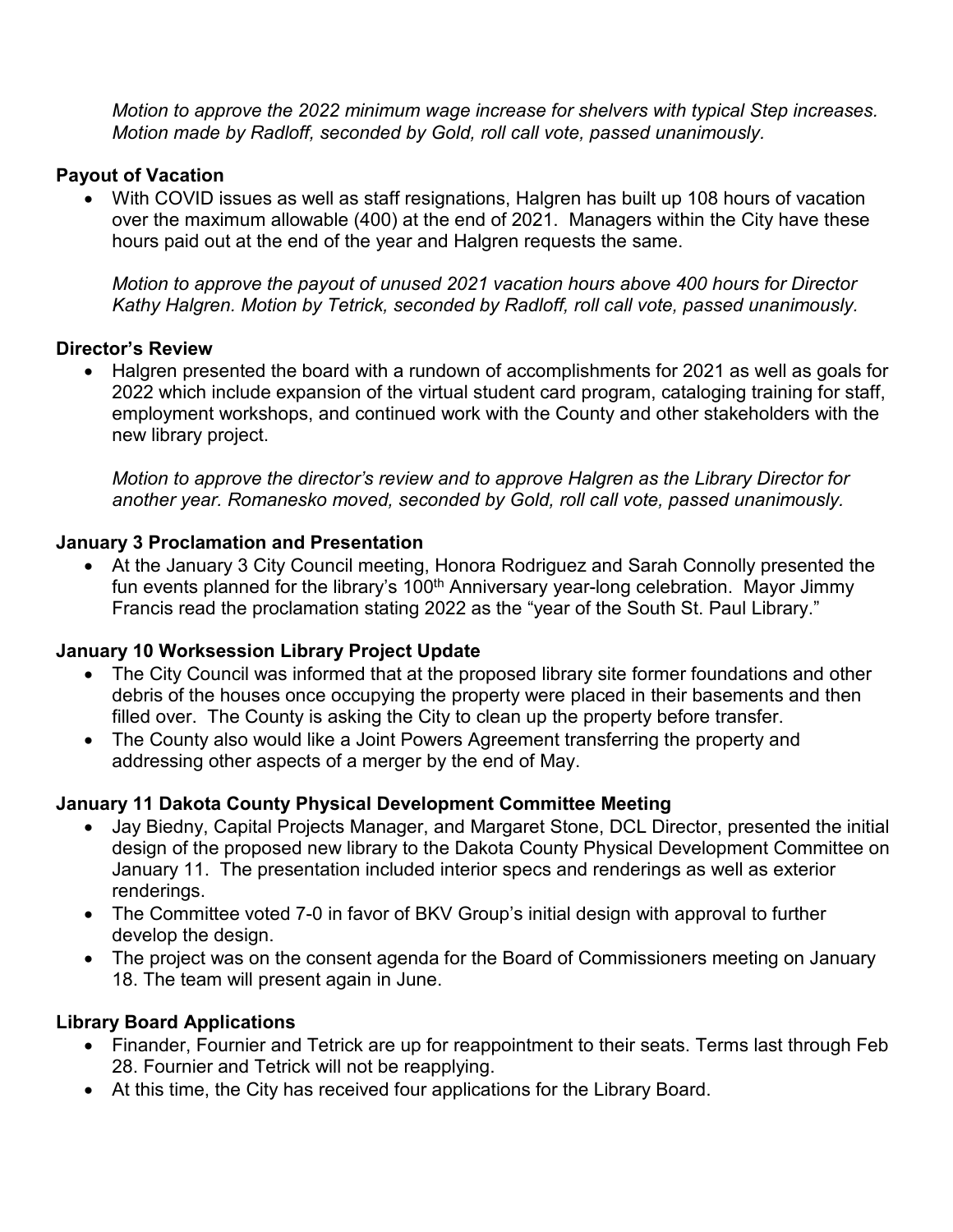# **Pandemic Programming Highlights**

Adult Programs

- The library displayed 18 mini canvases from participants in our Mini Art Show; 33 people enjoyed learning about Tarot cards in Tarot Insights with Nancy Antenucci (12/27), and the Winter Reads adult reading club started this month with 38 (25 in person and 13 online) signed up as of this evening. Virtual SSP Trivia Night using Crowdpurr attracted 11 participants. Embroidery: Experimenting with Stitches with Parcel Arts is occurring tonight in the basement.
- *Upcoming:* Cookbook Club: Chicano Eats (2/7); Adult Book Discussion Group of *The Seed Keeper* by Diane Wilson (2/10).

Children's Programs

- 23 children explored the children's area during the December scavenger hunt; January's hunt features books from the 1920s in honor of our 100<sup>th</sup> Anniversary.
- *Upcoming:* Brodini's Magic Show (1/28); Acrylic Painting with Artistry (2/8).

## **Other/Correspondence**

• Due to short staffing, the library just experienced two weeks of closing at 5 pm. Back to regular hours the week of January 24, but still no Saturday service.

Meeting adjourned at 8:12 p.m.

*Motion to adjourn made by Romanesko, seconded by Radloff, roll call vote, passed unanimously.*

Next meeting – February 14, 2022

Respectfully submitted, Megan Fournier Recording Secretary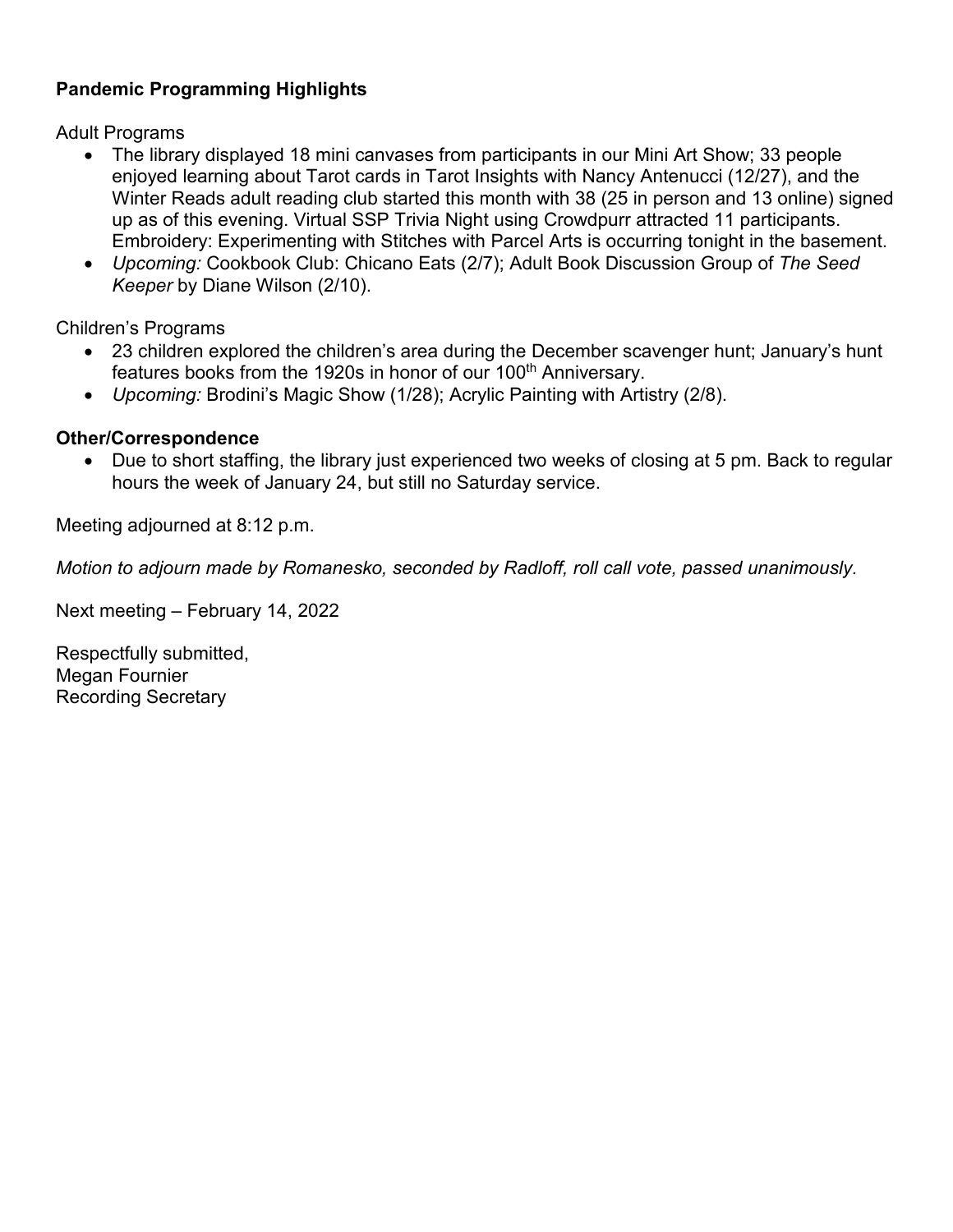# **Programming Statistics**

**November, December and partial January 2022**

| <b>Dates</b>    | #            | Programs Program Name                                          | Program<br><b>Audience</b> | <b>Attendance</b>       |
|-----------------|--------------|----------------------------------------------------------------|----------------------------|-------------------------|
|                 |              |                                                                |                            |                         |
| <b>NOVEMBER</b> |              |                                                                |                            |                         |
| 1-Nov           | 1            | <b>Take and Make for Kids: Spinning Noise</b><br><b>Makers</b> | Children                   | 24                      |
| 4-Nov           | 1            | <b>Comic Drawing for Adults</b>                                | <b>Adult Virtual</b>       | 11                      |
| 6-Nov           | 1            | Ojibwe Storytime                                               | Children                   | 11                      |
| 8-Nov           | 1            | <b>Tech Tutoring</b>                                           | Adult                      | $\mathbf{1}$            |
| 12-Nov          | 1            | <b>Maple Tree Day School</b>                                   | Children<br>Outreach       | 33                      |
| 12-Nov          | 1            | <b>Virtual STEM Lab</b>                                        | <b>Children Virtual</b>    | 0                       |
| 14-Nov          | 1            | <b>Lavender Bath Scrub</b>                                     | Adult                      | 17                      |
| <b>18-Nov</b>   | 1            | <b>Adult Book Club</b>                                         | <b>Adult Virtual</b>       | 8                       |
| <b>30-Nov</b>   | 1            | <b>Scavenger Hunt</b>                                          | Children                   | 36                      |
|                 |              |                                                                |                            |                         |
| total           | 9            |                                                                |                            | 141                     |
| <b>DECEMBER</b> |              |                                                                |                            |                         |
| 6-Dec           | $\mathbf{1}$ | Cookbook Club                                                  | <b>Adult Virtual</b>       | 12                      |
| 9-Dec           | $\mathbf{1}$ | <b>Adult Book Discussion</b>                                   | Adult                      | $\overline{\mathbf{4}}$ |
| <b>10-Dec</b>   | 1            | <b>Maple Tree Day School</b>                                   | Children<br>Outreach       | 16                      |
| $15$ -Dec       | $\mathbf{1}$ | <b>Mini Art Show</b>                                           | <b>All Ages</b>            | 18                      |
| <b>20-Dec</b>   | $\mathbf{1}$ | <b>FAFSA Workshop</b>                                          | Teen                       | $\mathbf 0$             |
| <b>27-Dec</b>   | $\mathbf{1}$ | <b>Tarot Insights</b>                                          | <b>Adult Virtual</b>       | 33                      |
| 30-Dec          | 1            | <b>Scavenger Hunt</b>                                          | Children                   | 23                      |